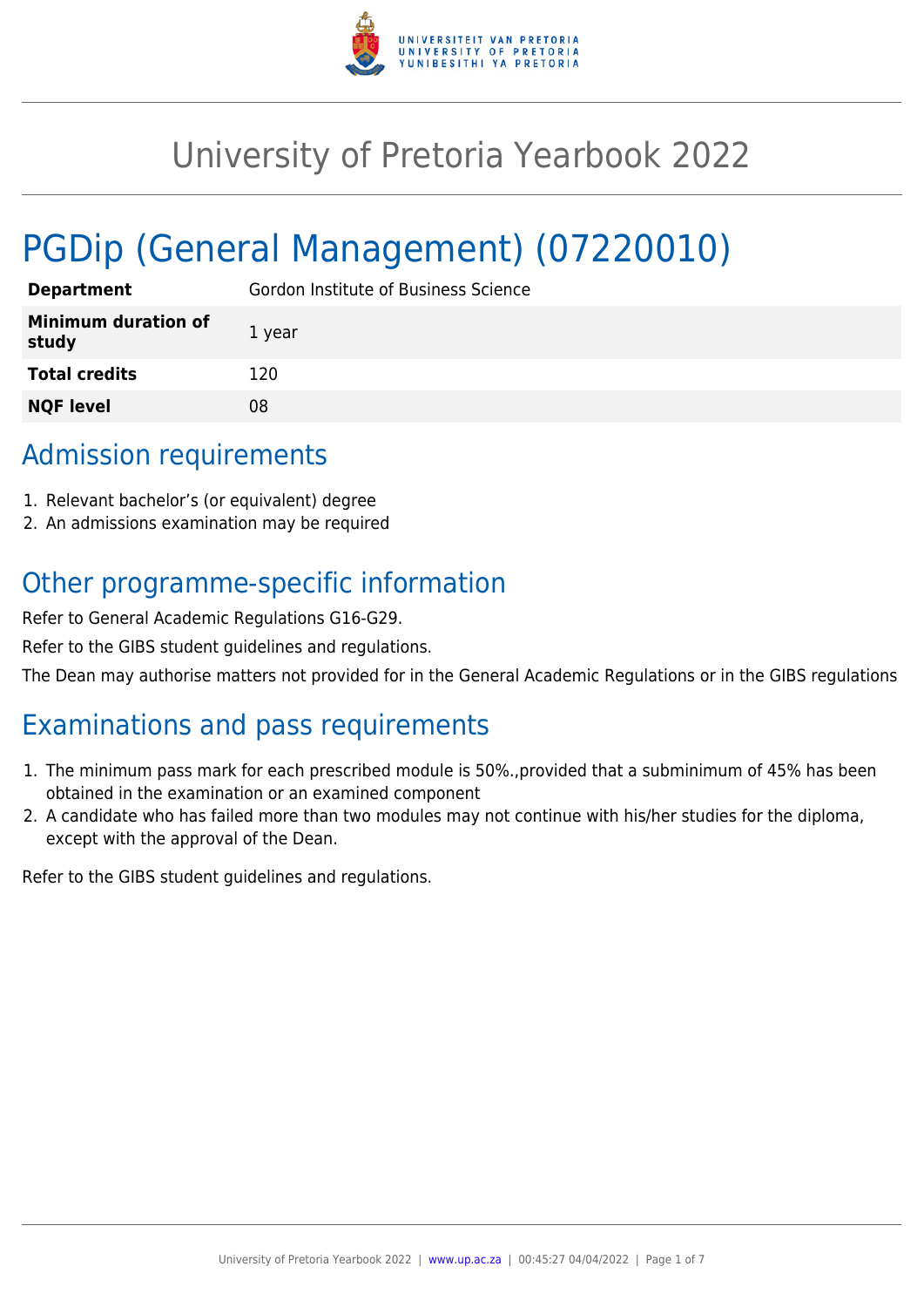

## Curriculum: Final year

**Minimum credits: 120**

### **Core modules**

### **Applied business project 751 (GIA 751)**

| <b>Module credits</b>         | 20.00                                |
|-------------------------------|--------------------------------------|
| <b>NQF Level</b>              | 08                                   |
| <b>Prerequisites</b>          | No prerequisites.                    |
| <b>Contact time</b>           | 28 contact hours per 3 week cycle    |
| <b>Language of tuition</b>    | Module is presented in English       |
| <b>Department</b>             | Gordon Institute of Business Science |
| <b>Period of presentation</b> | Semester 1 or Semester 2             |

#### **Module content**

This module is designed to enable students to analyse business problems, derive appropriate solutions, and communicate them effectively. Through classroom instruction and individual feedback, students learn to analyse a business case, generate and review solutions, and prepare a clear, logical written summary of their analysis. Students analyse the problem, conduct the appropriate research in the industry, apply the models and techniques covered, and prepare a consulting report for presentation to management and faculty.

### **Business communication for impact 753 (GIA 753)**

| <b>Module credits</b>         | 10.00                                |
|-------------------------------|--------------------------------------|
| <b>NQF Level</b>              | 08                                   |
| <b>Prerequisites</b>          | No prerequisites.                    |
| <b>Contact time</b>           | 28 contact hours per 3 week cycle    |
| <b>Language of tuition</b>    | Module is presented in English       |
| <b>Department</b>             | Gordon Institute of Business Science |
| <b>Period of presentation</b> | Semester 1 or Semester 2             |

#### **Module content**

This module is designed to enable students to analyse communication strategies and the impact they have on markets. The skills learnt include the cognitive skills of analysing, evaluating and synthesising complex material, and the communication skills of presenting findings in oral and written English.

### **Research and statistics 785 (GIA 785)**

| <b>Module credits</b> | 10.00             |
|-----------------------|-------------------|
| <b>NQF Level</b>      | 08                |
| <b>Prerequisites</b>  | No prerequisites. |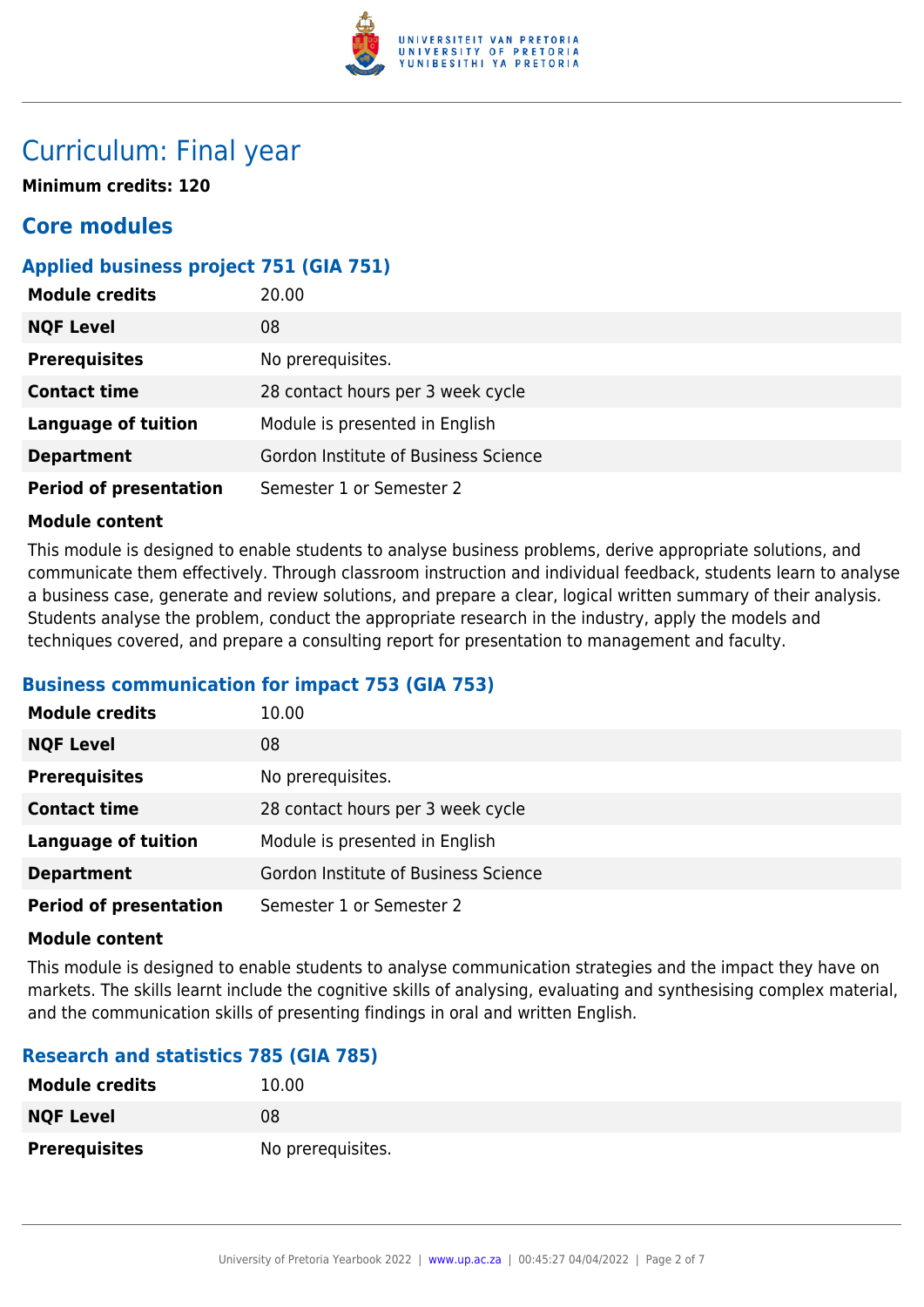

| <b>Contact time</b>           | 35 contact hours per 3 week-cycle    |
|-------------------------------|--------------------------------------|
| Language of tuition           | Module is presented in English       |
| <b>Department</b>             | Gordon Institute of Business Science |
| <b>Period of presentation</b> | Semester 1 or Semester 2             |

This module examines statistical tools used in business decision-making. Statistical methods will be introduced in a non-technical manner and developed in business contexts. Topics will include understanding differences, predictions and associations when using statistical analysis for business decision-making. These techniques will underpin the use of univariate and multivariate techniques. Statistical computer packages play a major supporting role in statistical applications, and frequently-encountered spreadsheet and software packages will be utilised during the course of the module. You will learn how to interpret the information contained in management data, and to define and analyse management problems quantitatively. You will develop an intuitive understanding of statistical techniques through explanations of methods and interpretation of real business problems. Ultimately, if you need to consult experts in this area, you will be better able to select, evaluate and use their services.

### **Financial accounting and management 780 (GIE 780)**

| <b>Module credits</b>         | 10.00                                |
|-------------------------------|--------------------------------------|
| <b>NQF Level</b>              | 08                                   |
| <b>Prerequisites</b>          | No prerequisites.                    |
| <b>Contact time</b>           | Twenty four hours                    |
| <b>Language of tuition</b>    | Module is presented in English       |
| <b>Department</b>             | Gordon Institute of Business Science |
| <b>Period of presentation</b> | Semester 1 or Semester 2             |

#### **Module content**

This module is designed to equip participants with the necessary skills to analyse and interpret financial information. An overview of the preparation of simple financial statements serves as the basis for understanding the uses and limitations of the financial reports that companies prepare for shareholders and other external agencies. Topics dealt with in-depth include the contents of financial reports, ratio analysis and cash flow analysis, in addition to specific techniques developed for prediction of financial failure and vulnerability to takeover. Actual financial statements are analysed, and participants are expected to be familiar with real cases in the current financial press. You will become familiar with how financial statements such as balance sheets, income statements, and cash flow statements are structured. Various methods of critically evaluating them in order to make conclusions about the company's financial strength or weaknesses, and future possibilities such as financial failure or the probability of takeover will be discussed.

### **Microeconomics: Prices and markets 781 (GIE 781)**

| <b>Module credits</b> | 10.00             |
|-----------------------|-------------------|
| <b>NQF Level</b>      | 08                |
| <b>Prerequisites</b>  | No prerequisites. |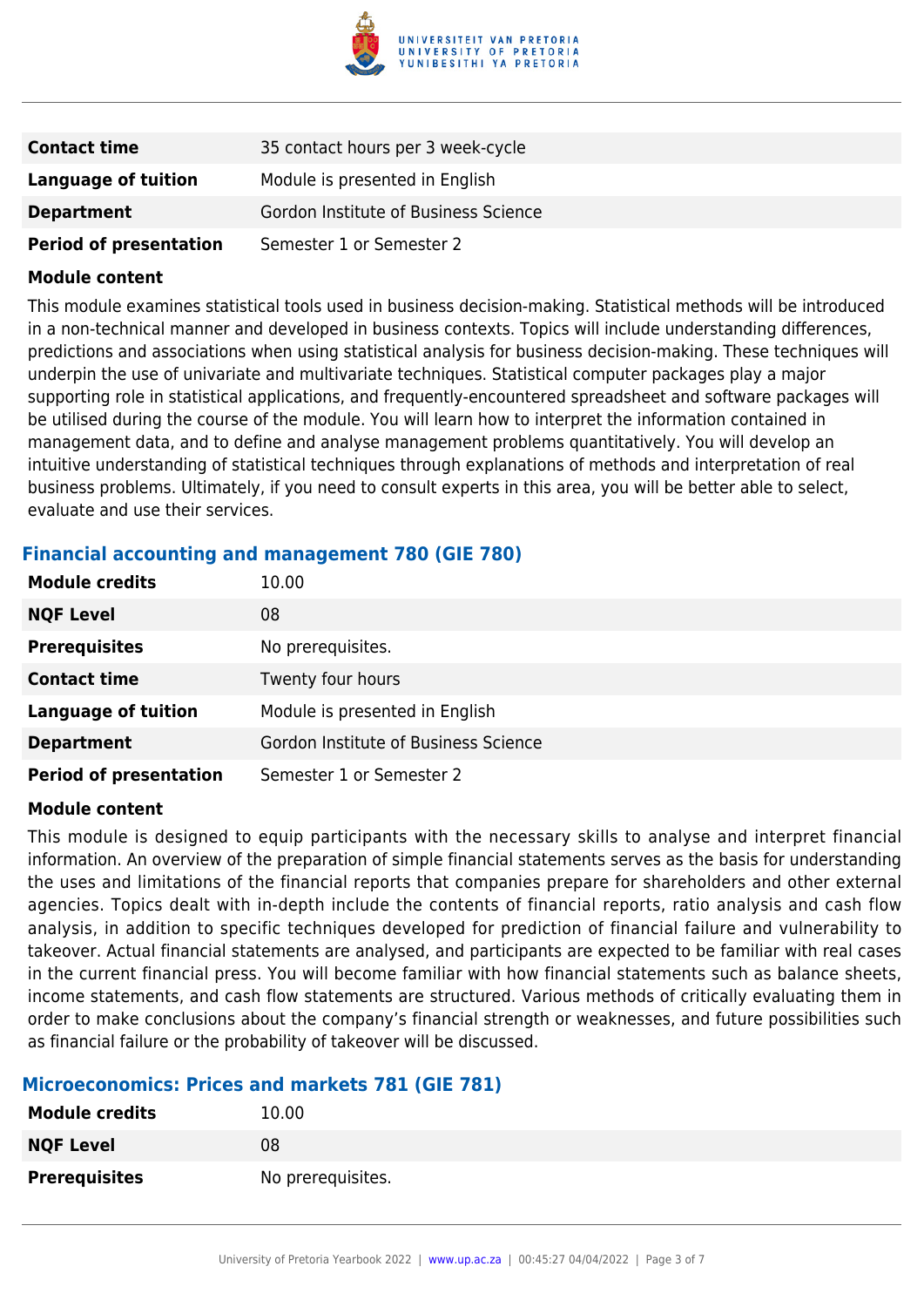

| <b>Contact time</b>           | Twenty four hours                    |
|-------------------------------|--------------------------------------|
| Language of tuition           | Module is presented in English       |
| <b>Department</b>             | Gordon Institute of Business Science |
| <b>Period of presentation</b> | Semester 1 or Semester 2             |

In this module students will be introduced to micro-economic theory and its application to real business situations. The aim of the course is to establish a rigorous appreciation for the main drivers of any business and to show how different variables will impact the company bottom line.The course begins by examining consumer demand. Students will examine why consumers act in a particular way, how they may react to market changes and what strategies a startup company or corporate may undertake to maximise its revenue in both the short and the long term. The course then shifts to focus on the production decisions of a company and examines in detail the different types of costs within an organisation, what variables positively and negatively affect these costs and how these costs can be managed to maximise profits and profitability. Different market structures are analysed to assist students in placing their firm and sector in an appropriate market structure thus providing useful insight into options regarding inter firm rivalry, firm interdependence and strategies to deal with competition from similar firms. The course is designed to give the student a set of tools, models and causal chains which will help them make more informed strategic decisions regarding: the pricing of their goods, their cost management, their competition strategies and options to maximise profitability.

### **Human resources strategy 782 (GIE 782)**

| <b>Module credits</b>         | 10.00                                |
|-------------------------------|--------------------------------------|
| <b>NQF Level</b>              | 08                                   |
| <b>Prerequisites</b>          | No prerequisites.                    |
| <b>Contact time</b>           | Twenty four hours                    |
| <b>Language of tuition</b>    | Module is presented in English       |
| <b>Department</b>             | Gordon Institute of Business Science |
| <b>Period of presentation</b> | Semester 1 or Semester 2             |

#### **Module content**

This module explains both how human resource systems should support the achievement of strategic objectives in context, and how line managers should manage people to achieve those objectives. Module topics include the management of strategic human resources (aligning HR and business strategy, succession planning, and the war for talent), management of HR-firm infrastructure, training and development, managing employee contributions (performance management and industrial relations), and integrating HR strategies and business strategies. The role of the line manager in managing performance will be considered, and underpinned by an overview of the causes of human behaviour in organisations. The module will include case studies to illustrate unique problems and approaches to HR strategy. You will learn the strategic value of effective management of human resources and how alternative HR strategies deliver different results.

### **Human behaviour and performance 783 (GIE 783)**

| <b>Module credits</b> |  |
|-----------------------|--|
|-----------------------|--|

**Module credits** 10.00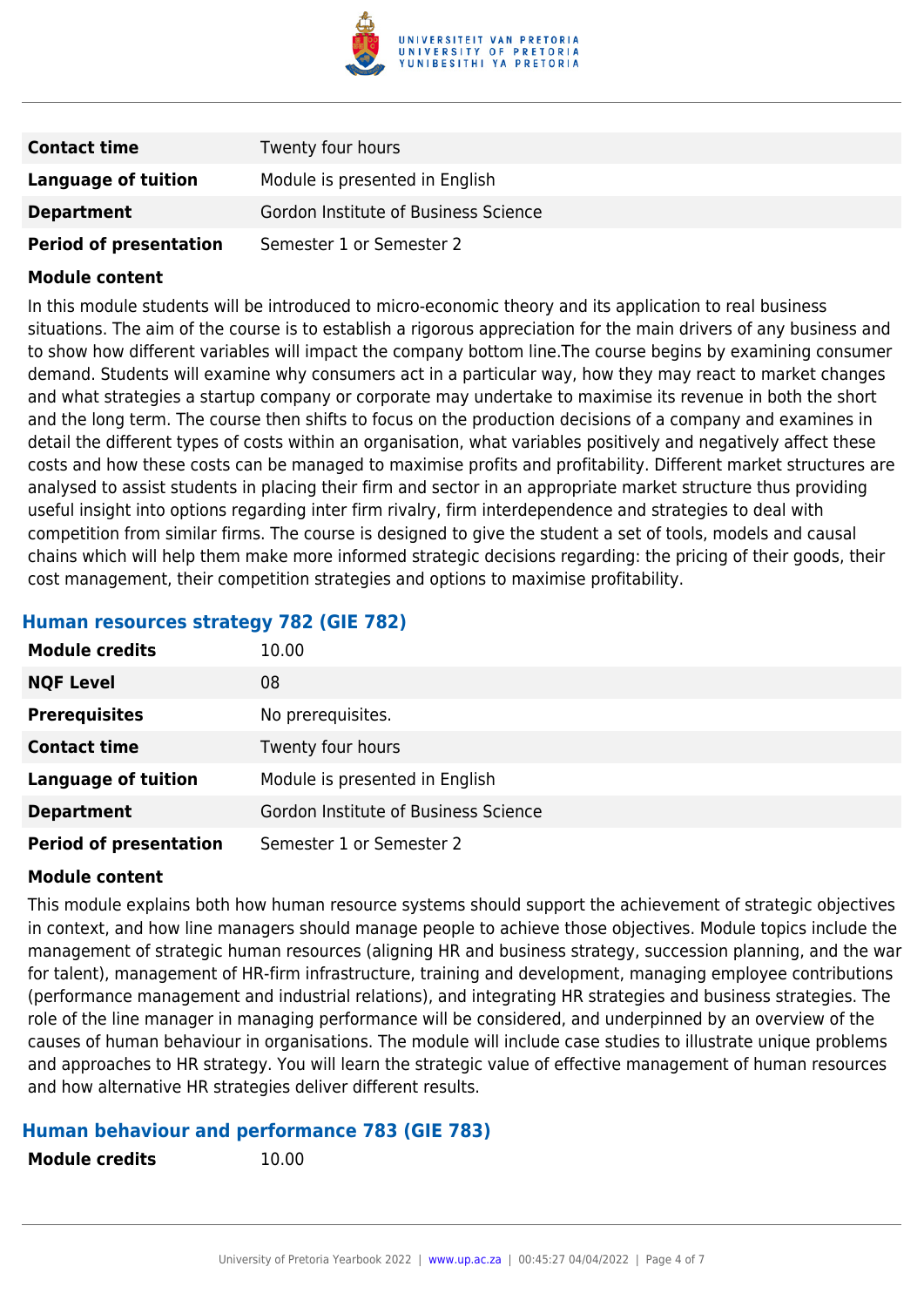

| <b>NQF Level</b>              | 08                                   |
|-------------------------------|--------------------------------------|
| <b>Prerequisites</b>          | No prerequisites.                    |
| <b>Contact time</b>           | Twenty four hours                    |
| <b>Language of tuition</b>    | Module is presented in English       |
| <b>Department</b>             | Gordon Institute of Business Science |
| <b>Period of presentation</b> | Semester 1 or Semester 2             |

In this module students will be introduced to the dynamics of human behaviour in South African society and organisations. It will explore the dynamics of interpersonal relationships, the diversity of South African culture, the impact of the political and economic history of South Africa on human behaviour, the current and future dynamics of human interaction and processes that affect organisations, markets and society. Students will explore issues related to race, ethnicity, gender and economic status and their impact on the economy and society as a whole. Building on this understanding, students will examine effective ways of attracting, retaining and managing talented individuals when building or growing a new company in a South African context.

### **Marketing 784 (GIE 784)**

| <b>Module credits</b>         | 10.00                                |
|-------------------------------|--------------------------------------|
| <b>NQF Level</b>              | 08                                   |
| <b>Prerequisites</b>          | No prerequisites.                    |
| <b>Contact time</b>           | Twenty four hours                    |
| <b>Language of tuition</b>    | Module is presented in English       |
| <b>Department</b>             | Gordon Institute of Business Science |
| <b>Period of presentation</b> | Semester 1 or Semester 2             |

#### **Module content**

This module teaches a systematic approach to marketing decision making in order to match continuously changing market opportunities with the internal resources of the company in terms of production capacity, people and finance. Key topics include understanding the market and the customers, analysing marketing opportunities, developing marketing strategies, planning marketing programmes, and assessing new directions for marketing, particularly the impact of e-business. By critically examining an extensive theoretical base of marketing literature, and reviewing local and international case studies, you will develop the skills and insights required to formulate and evaluate an effective marketing strategy within the context of overall corporate objectives. You will evaluate the changing role of marketing in the knowledge economy, and how marketing interfaces with other functional areas within the organisation.

#### **Macroeconomics: National competitiveness 785 (GIE 785)**

| <b>Module credits</b> | 10.00             |
|-----------------------|-------------------|
| <b>NQF Level</b>      | 08                |
| <b>Prerequisites</b>  | No prerequisites. |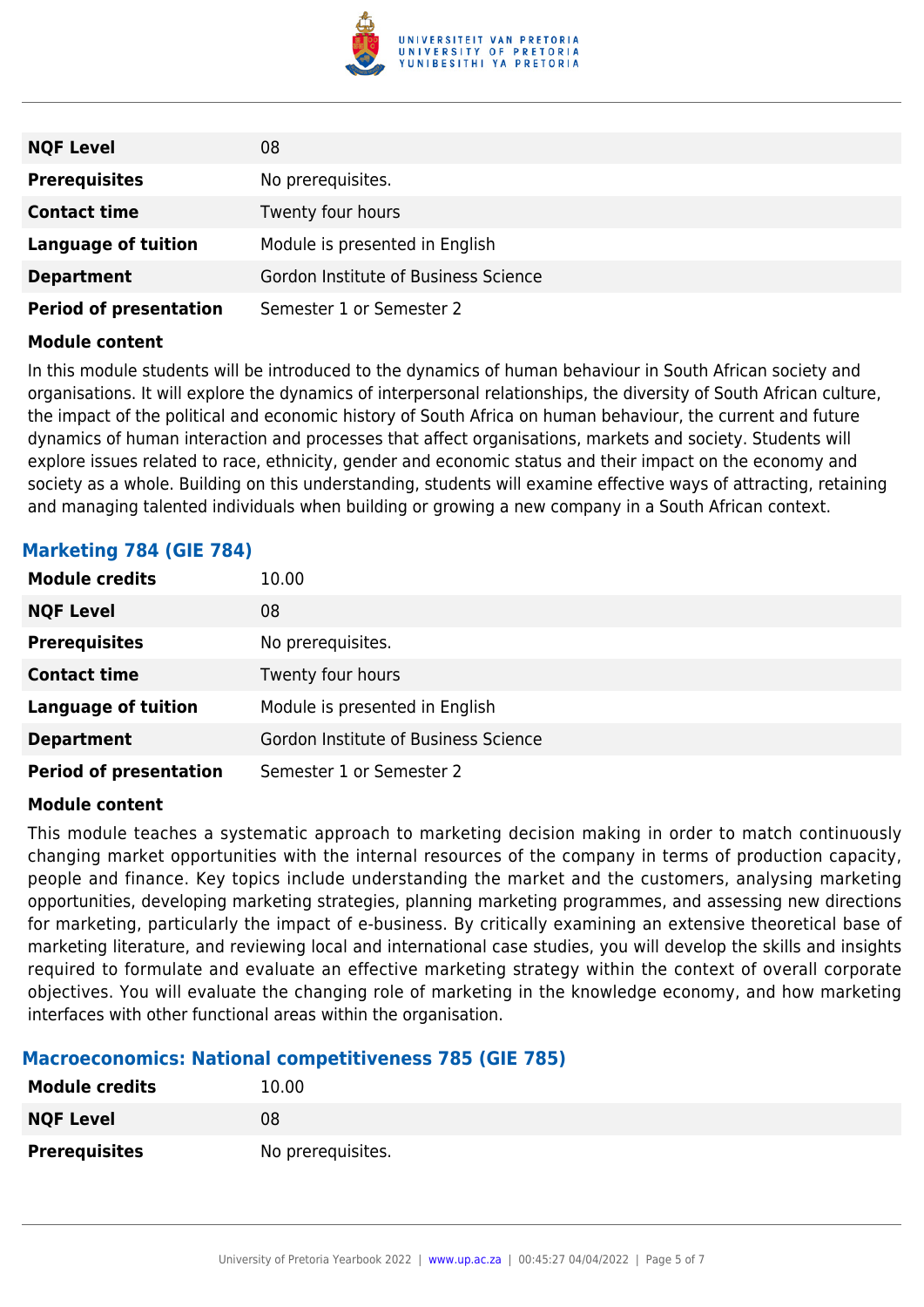

| <b>Contact time</b>           | Twenty four hours                    |
|-------------------------------|--------------------------------------|
| Language of tuition           | Module is presented in English       |
| <b>Department</b>             | Gordon Institute of Business Science |
| <b>Period of presentation</b> | Semester 1 or Semester 2             |

In this module students will examine the macroeconomic and socio-political environment in which business operates. Its aims are, firstly, to demonstrate the multi-faceted way in which global economic trends and domestic socio-political strategies impact existing and startup businesses in the private sector. Secondly, the module aims to provide participants with an insight into, and understanding of, the major causal relationships encountered in the macroeconomic equation. The key topics include the political/economic cycle, a concise profile of the South African economy, aggregate supply analysis, aggregate demand analysis, public sector economics, international economics, globalisation and international competitiveness, monetary economics, and economic indicators (including the business cycle, inflation and unemployment). This course will provide students with the conceptual frameworks and analytical tools needed to understand and predict the impact of macroeconomics on their businesses. The focus on the South African economy within the context of the global environment and the resultant challenges for business will provide students with an important perspective on doing business in South Africa in the future

### **Operations management 786 (GIE 786)**

| <b>Module credits</b>         | 10.00                                |
|-------------------------------|--------------------------------------|
| <b>NQF Level</b>              | 08                                   |
| <b>Prerequisites</b>          | No prerequisites.                    |
| <b>Contact time</b>           | Twenty four hours                    |
| <b>Language of tuition</b>    | Module is presented in English       |
| <b>Department</b>             | Gordon Institute of Business Science |
| <b>Period of presentation</b> | Semester 1 or Semester 2             |

#### **Module content**

This module explains both how human resource systems should support the achievement of strategic objectives in context, and how line managers should manage people to achieve those objectives. Module topics include the management of strategic human resources (aligning HR and business strategy, succession planning, and the war for talent), management of HR-firm infrastructure, training and development, managing employee contributions (performance management and industrial relations), and integrating HR strategies and business strategies. The role of the line manager in managing performance will be considered, and underpinned by an overview of the causes of human behaviour in organisations. The module will include case studies to illustrate unique problems and approaches to HR strategy. You will learn the strategic value of effective management of human resources and how alternative HR strategies deliver different results.

### **Corporate finance techniques 788 (GIE 788)**

| <b>Module credits</b> | 10.00 |
|-----------------------|-------|
| <b>NQF Level</b>      | 08    |